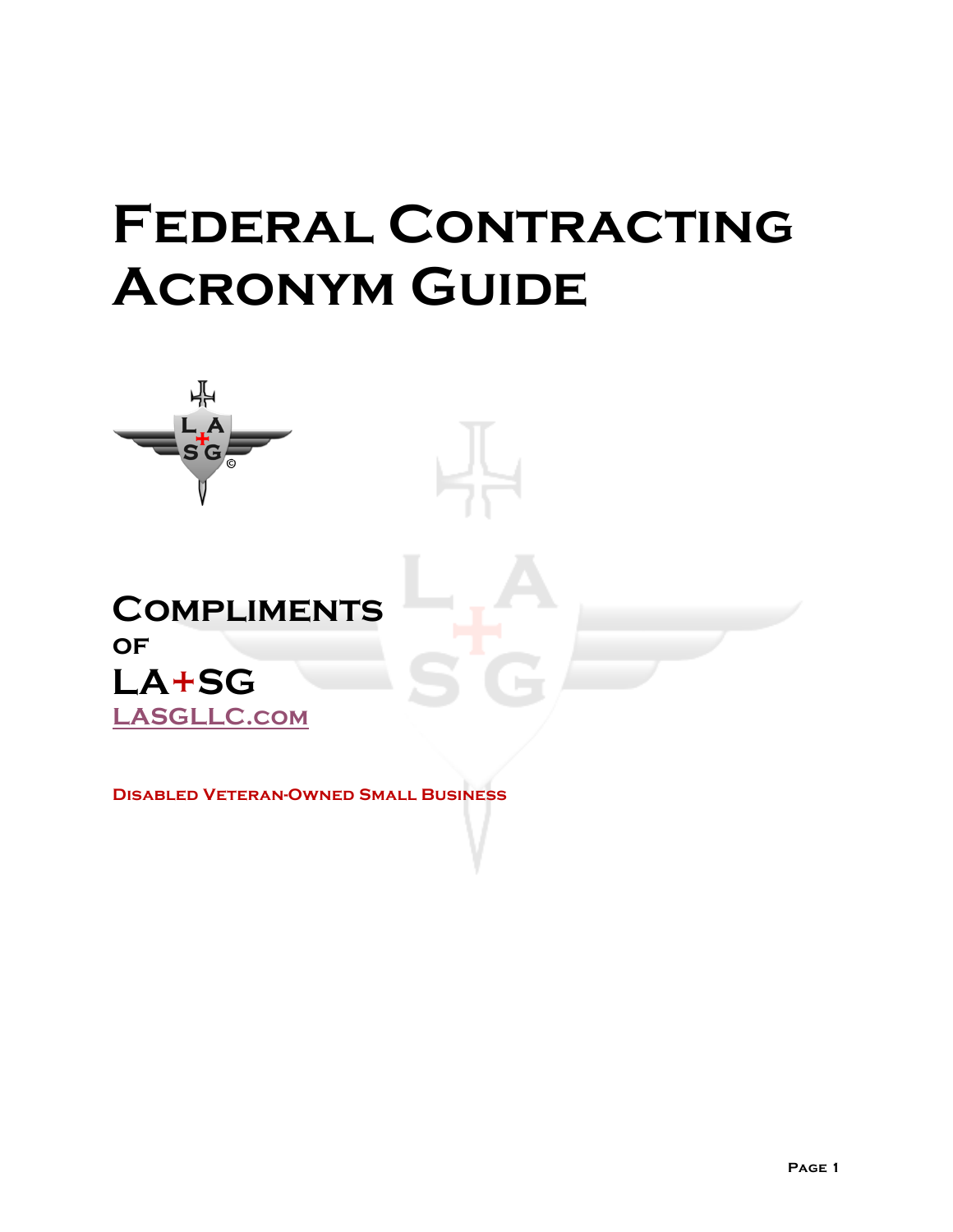### **TABLE OF CONTENTS**

| A                                                                                                                                   | $\overline{2}$          |
|-------------------------------------------------------------------------------------------------------------------------------------|-------------------------|
| B                                                                                                                                   | 2                       |
| $\mathsf{C}$                                                                                                                        | 3                       |
| D                                                                                                                                   | 4                       |
| E                                                                                                                                   | 4                       |
| Fig. 1. The contract of the contract of                                                                                             | 5                       |
|                                                                                                                                     | $6\phantom{1}6$         |
| H                                                                                                                                   | 6                       |
| $\mathbf{L}$<br><u> 1989 - Johann John Stoff, deutscher Stoffen und der Stoffen und der Stoffen und der Stoffen und der Stoffen</u> | 6                       |
|                                                                                                                                     | 7                       |
|                                                                                                                                     |                         |
| M                                                                                                                                   |                         |
| $N_{\perp}$<br>the control of the control of the control of                                                                         | $\bf{8}$                |
| $\mathbf{O}$<br>the contract of the contract of the contract of                                                                     | $\overline{\mathbf{8}}$ |
| P<br><u> 1989 - Johann John Harry Harry Harry Harry Harry Harry Harry Harry Harry Harry Harry Harry Harry Harry Harry</u>           | $\overline{\mathbf{8}}$ |
| $Q_{\perp}$                                                                                                                         | $\boldsymbol{9}$        |
|                                                                                                                                     | $\overline{9}$          |
|                                                                                                                                     | 10                      |
| T                                                                                                                                   | 10                      |
| $\mathsf{U}$                                                                                                                        | 11                      |
|                                                                                                                                     | 11                      |
|                                                                                                                                     | 11                      |
|                                                                                                                                     | 12                      |
|                                                                                                                                     | 12                      |
|                                                                                                                                     | 12                      |
|                                                                                                                                     |                         |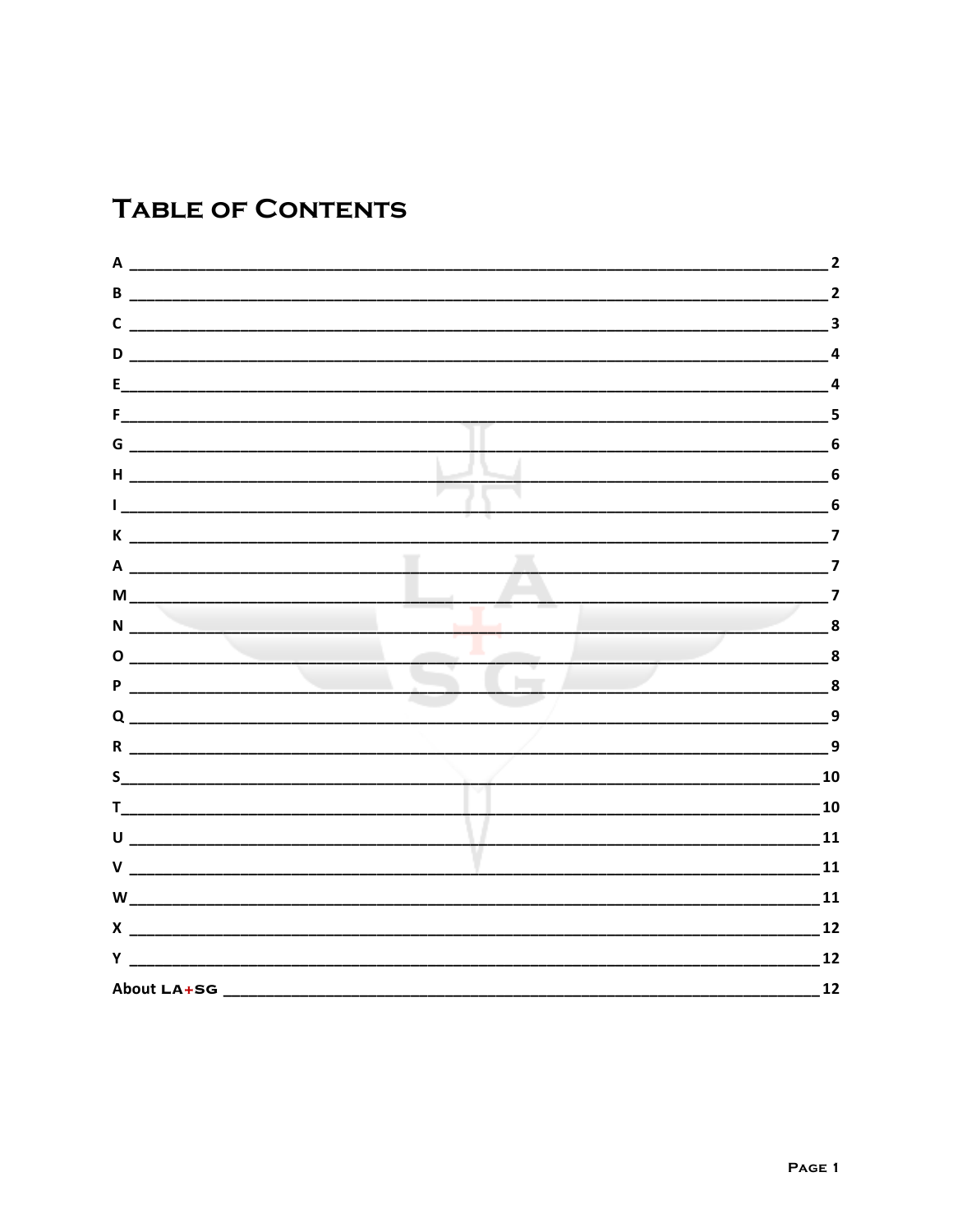

**AVIATION + SECURITY + SAFETY** Adams, TN . 37010 . USA **LASGLLC.COM** 



**After Action Report** Acquisition Category Administrative Contracting Officer Acquisition Assistant Chief of Staff Actual Cost of Work Performed Americans with Disabilities Act Automated Data Processing Equipment **Action** Item Agreement Line Item Number American National Standard American National Standards Institute Automated Best Value System 

**Bill of Lading Bid and Proposal** Broad Agency Announcement Budgeted Cost at Completion Best and Final Offer Best Available Technology Business Development Blanket Delivery Order Business Matchmaking Basic Ordering Agreement Business Opportunity Specialist **Blanket Purchase Agreement** 

**B**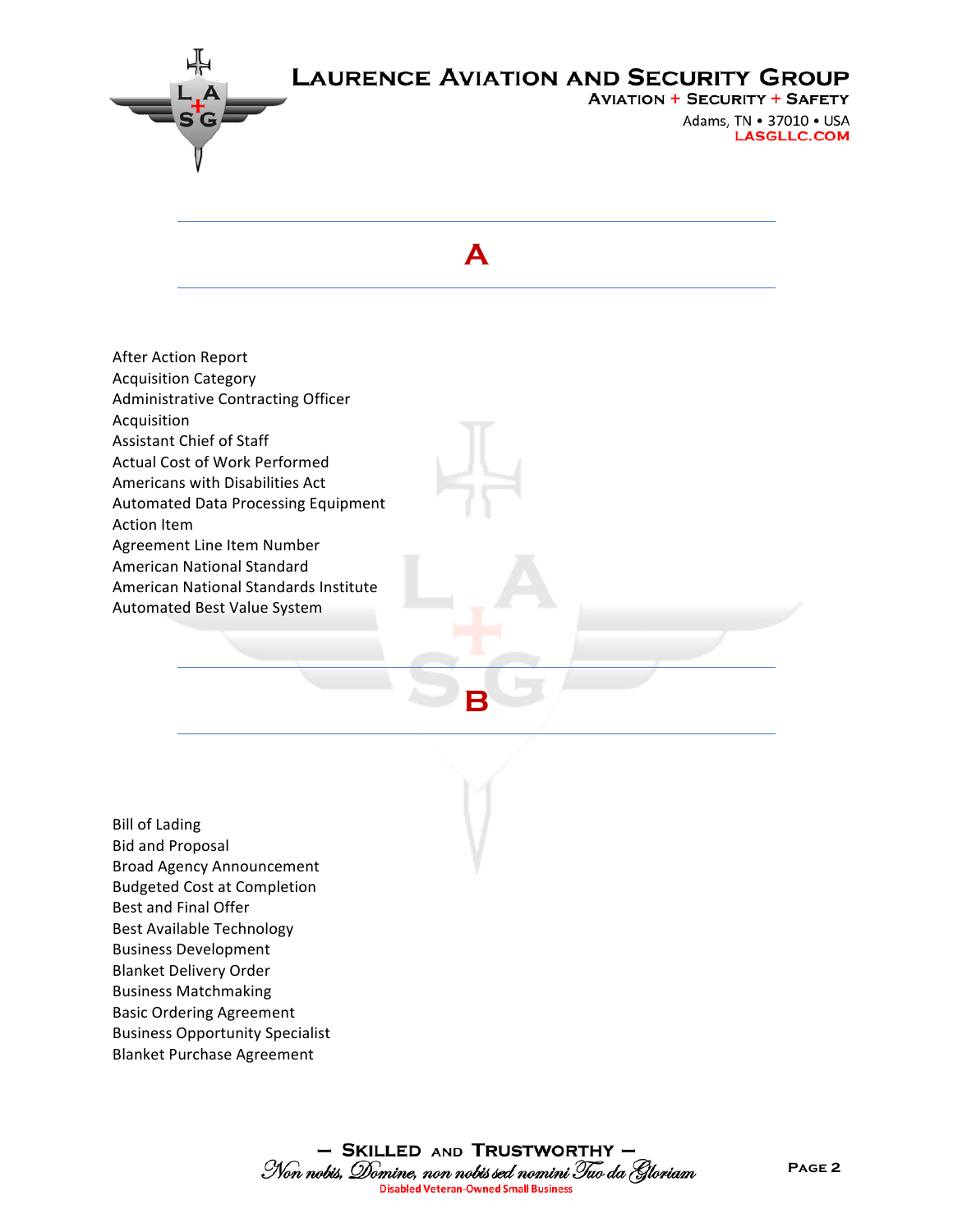

**AVIATION + SECURITY + SAFETY** Adams, TN . 37010 . USA **LASGLLC.COM** 

#### **C**

Cooperative Agreement Computer Assisted Design Commercial and Government Entity Congressional Affairs Office Cost Accounting Standards Confidential Business Information Congressional Budget Office Contract Cost Data Report Central Contractor Registration Contract Delivery Date Contract Data Requirements List Cost Effective Analysis Code of Federal Regulations Contract Funds Status Report Competition in Contracting Act Commercial Item Description Chief Information Officer Contract Line Item Number Configuration Management Capability Maturity Model Capability Maturity Model-Integrated Contract Management Office Contract Management Team Contracting Officer Close of Business Continental United States Contracting Officer Representative Contracting Officer's Technical Representative Commercial Off-the-Shelf Cost Plus Award Fee Contractor Performance Assessment Reporting System Cost Plus Fixed Fee Cost Plus Incentive Fee Contract Payment Notice Cost Performance Report Cooperative Research and Development Agreement Calendar Year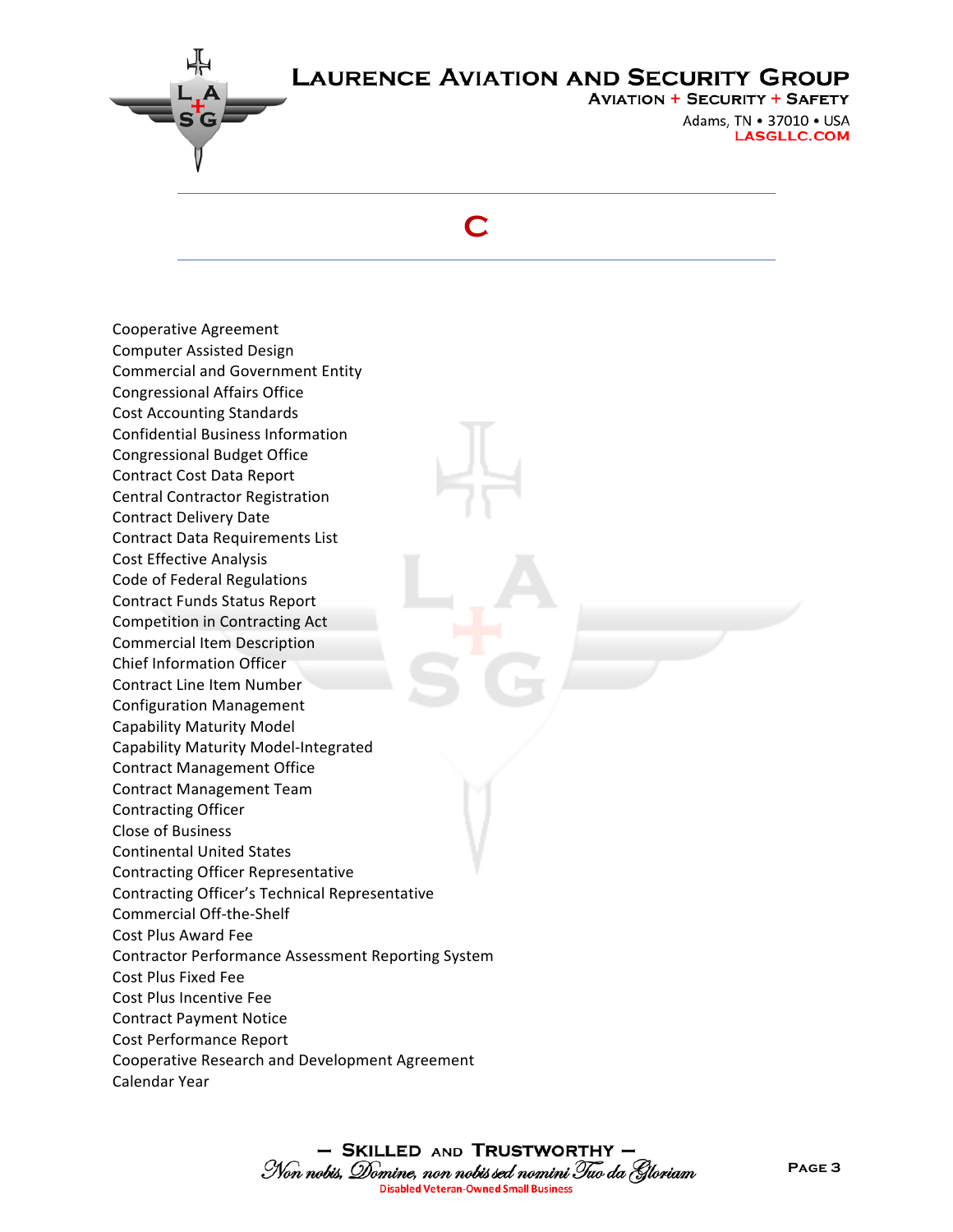

**AVIATION + SECURITY + SAFETY** Adams, TN . 37010 . USA **LASGLLC.COM** 

#### **D**

Days After Contract Award Days After Receipt of Order Defense Advanced Research Projects Agency Defense Contract Audit Agency Defense Contract Management Agency Delivery Defense Federal Acquisition Regulation Supplement Department of Homeland Security Document Identifier Document Identifier Code Data Item Description Defense Logistics Agency Direct Labor Hour Department of Commerce Department of Defense Department of Energy Department of the Interior Department of Justice Department of Labor Department of State Department of Transportation Data Universal Numbering System Direct Vendor Delivery Dozen

**E**

Each Electronic Business Electronic Commerce Engineering Change Proposal Estimated Delivery Date Electronic Data Interchange

> - SKILLED AND TRUSTWORTHY -Non nobis, Domine, non nobis sed nomini Tuo da Gloriam **Disabled Veteran-Owned Small Business**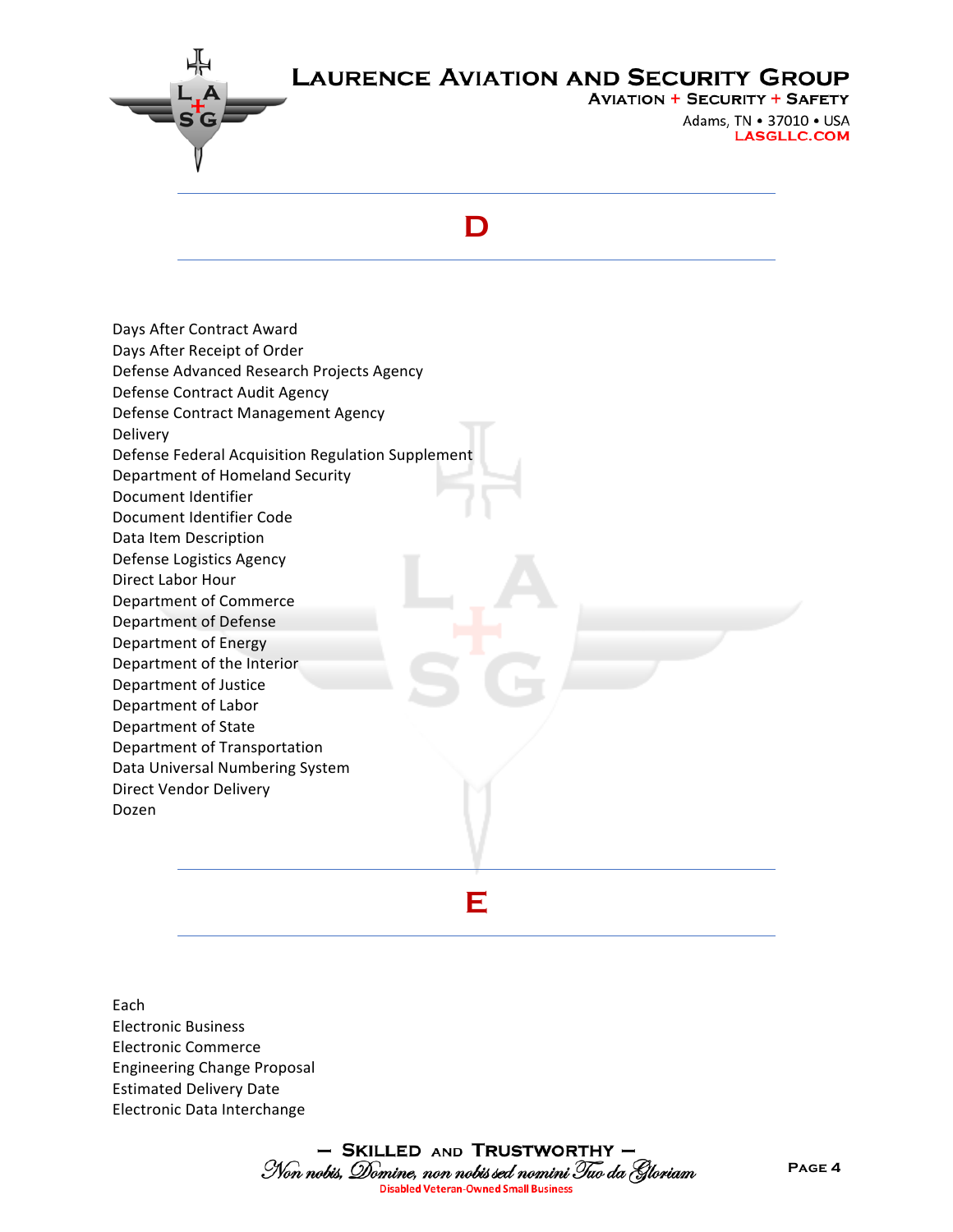

#### **AVIATION + SECURITY + SAFETY**

Adams, TN . 37010 . USA **LASGLLC.COM** 

Expedited Delivery Order Process Equal Employment Opportunity Electronic Funds Transfer Executive Order End of Month Estimated Time of Arrival **Estimate to Complete** 

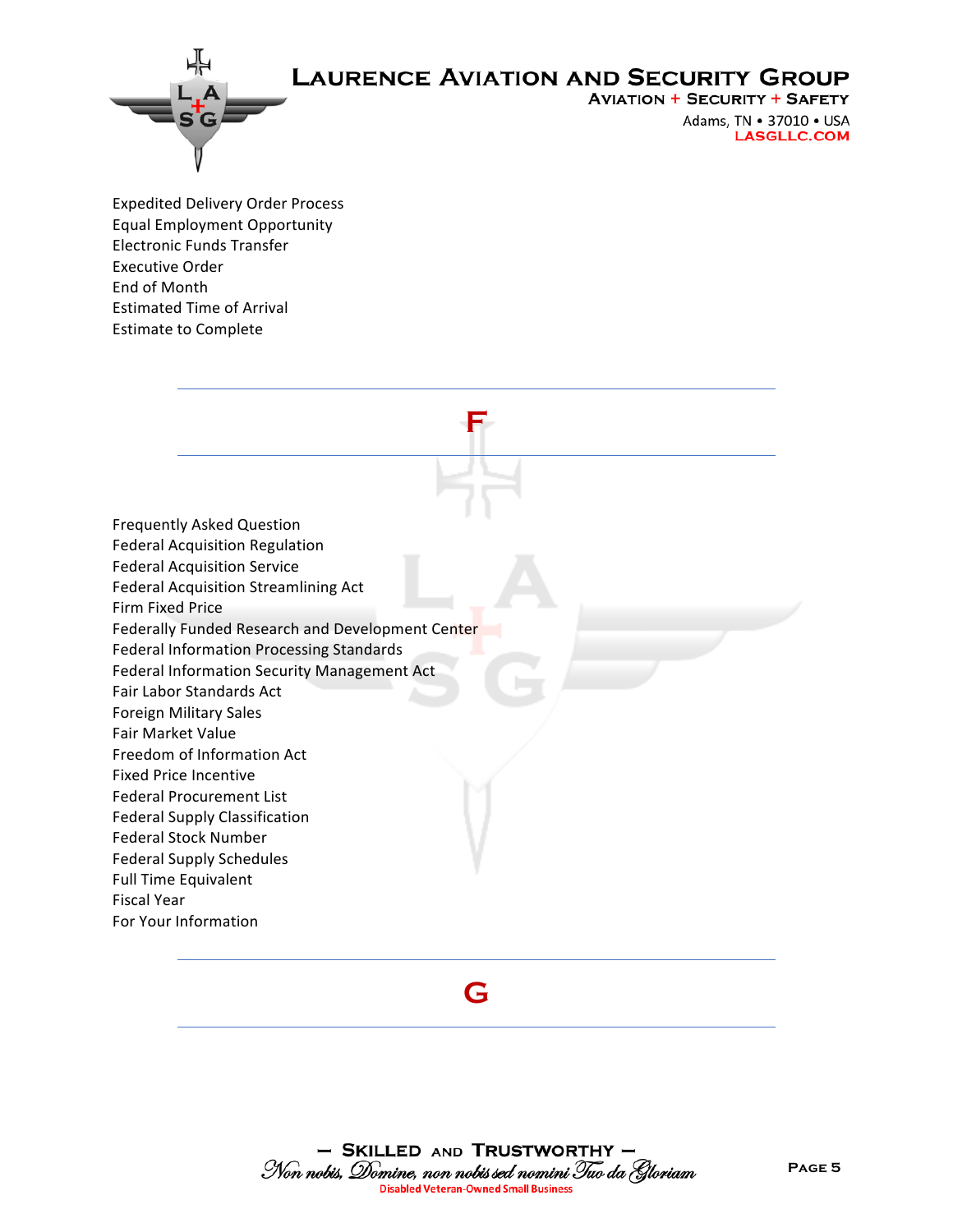**AVIATION + SECURITY + SAFETY** 

Adams, TN . 37010 . USA **LASGLLC.COM** 

General and Administrative General Agency Agreement Government Accountability Office Government Bill of Lading Government Furnished Equipment Government Furnished Materials Government-Furnished Property Government Owned, Contractor Operated Government Printing Office General Services Administration General Services Acquisition Regulation Supplement Government-wide Acquisition Contract

## **H**

**I**

Historically Black Colleges and Universities Head of Contracting Activity Headquarters Human Resources Historically Underutilized Business

Information Assurance In Accordance With Indefinite Delivery Indefinite Quantity Invitation for Bid Inspector General Indefinite Quantity Contract International Standards Organization (or International Organization for Standardization) Inter/Intra Service Support Agreement Independent Validation and Verification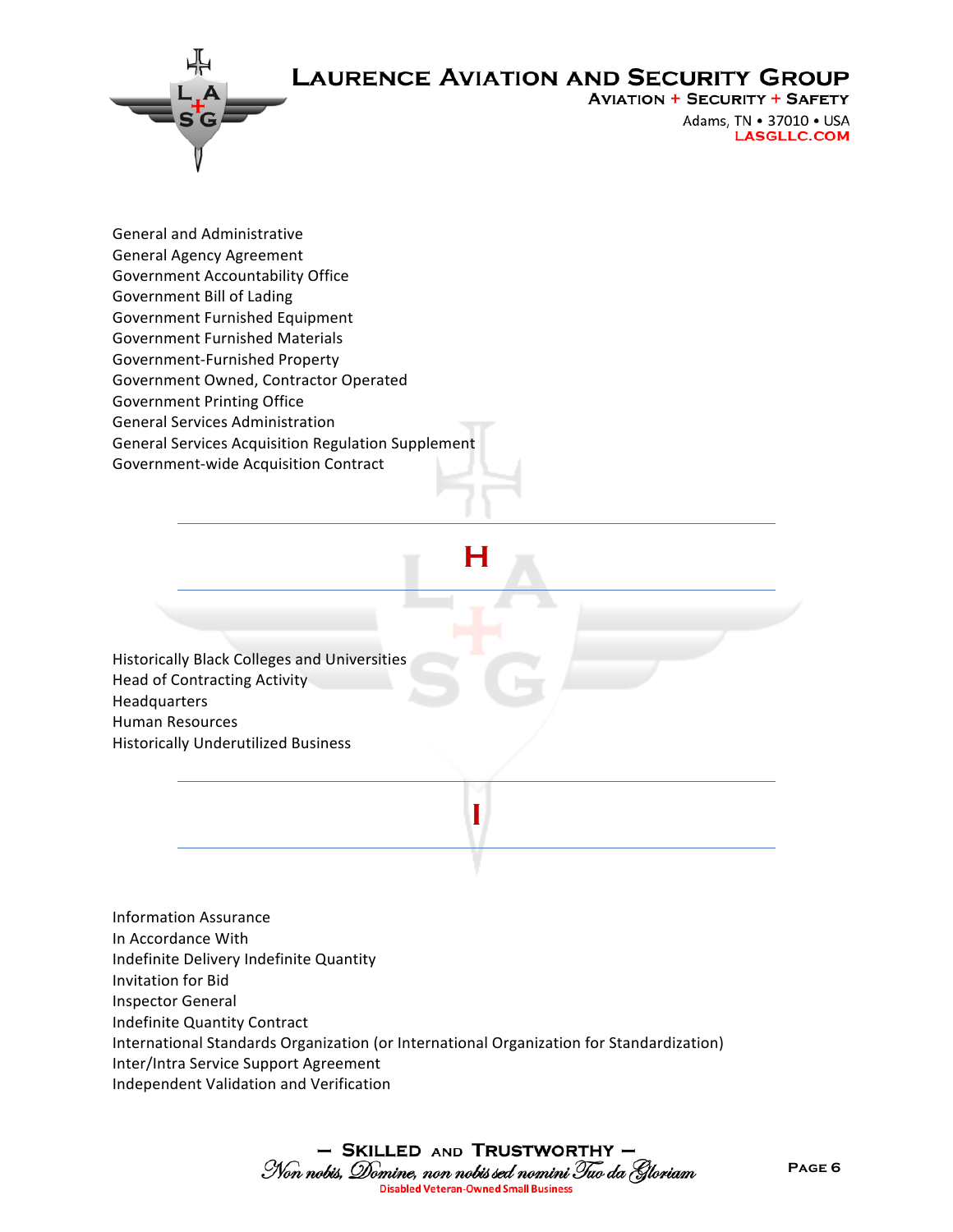

- SKILLED AND TRUSTWORTHY -Non nobis, Domine, non nobis sed nomini Tuo da Gloriam **Disabled Veteran-Owned Small Business**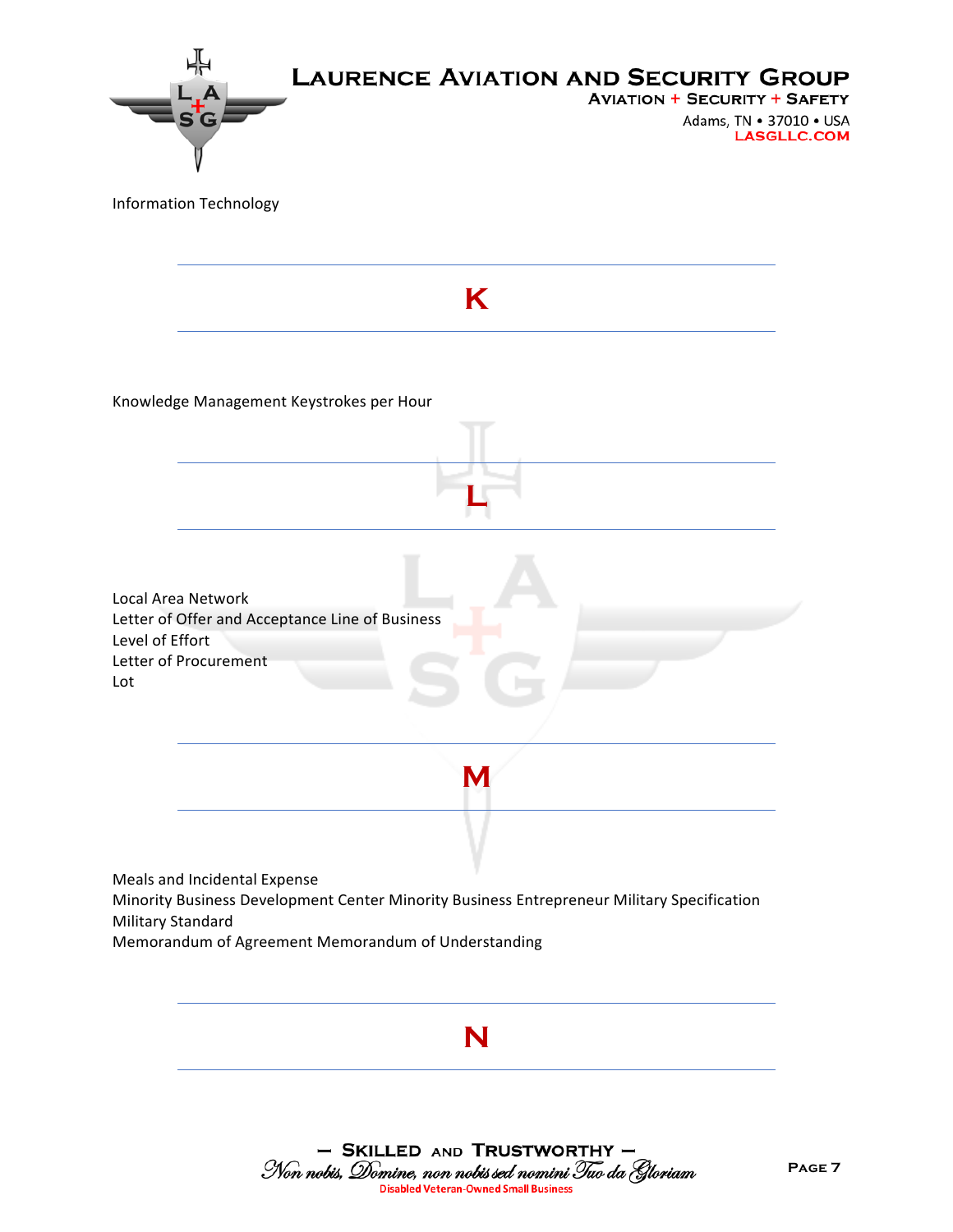

**AVIATION + SECURITY + SAFETY** 

Adams, TN . 37010 . USA **LASGLLC.COM** 

North American Industry Classification System National Archives and Records Administration National Aeronautics and Space Administration National Aeronautics Space Administration FAR Supplement Non-Developmental Item National Item Identification Number National Institute of Standards and Technology No Later Than National Stock Number Not to Exceed

On or About Outside the Continental United States **Optical Character Recognition** Office of Federal Procurement Policy Office of Management and Budget Office of Personnel Management Office of Small and Disadvantaged Business Utilization Occupational Safety and Health Administration Office of Women's Business Ownership

Part Number Payroll, Accounting and Reporting System Procuring Contracting Officer Procurement Center Representative Program Executive Officer Professional Engineering Services Procurement Item Description

**P**

**O**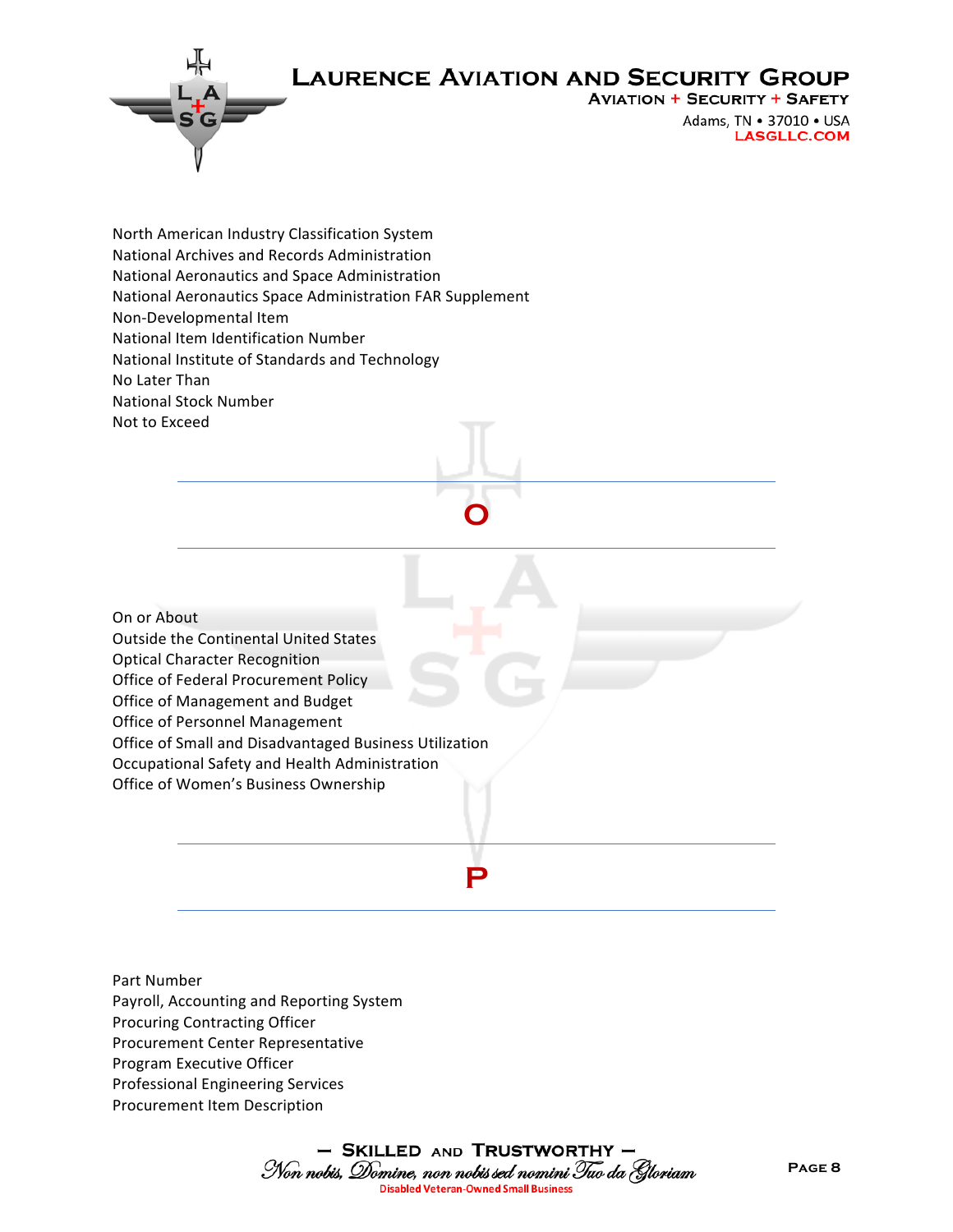

**AVIATION + SECURITY + SAFETY** 

Adams, TN . 37010 . USA **LASGLLC.COM** 

Personal Identification Number Personal Identity Verification Package Public Law Program Management Plan Purchase Order Plan of Action and Milestones Point of Contact Past Performance Information Retrieval System Pair; Peer Review(s); Purchase Request Program Research and Development Announcement

Quality Assurance Quality Assurance Program Qualified Bidders List Quality Control Quality Management System Qualified Products List 

**R**

**Q**

Research and Development Research, Development and Demonstration Required Delivery Date Research, Development, Demonstration, Testing and Evaluation Request for Bid Request for Information Radio Frequency Identification Request for Proposal **Request for Quotation**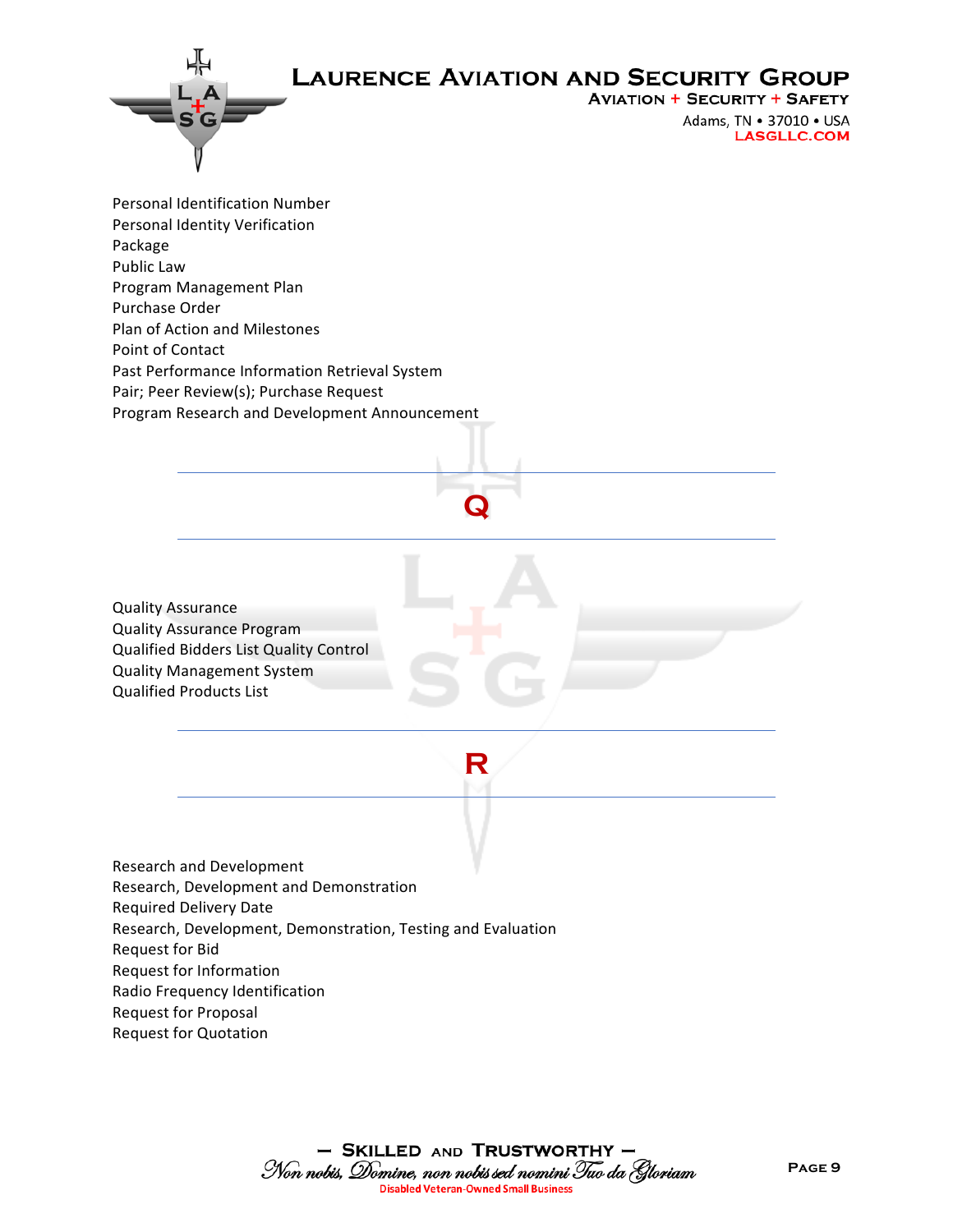

**AVIATION + SECURITY + SAFETY** Adams, TN . 37010 . USA **LASGLLC.COM** 

#### **S**

Small and Disadvantaged Business Utilization Specialist System Acceptance Test Small Business Administration Small Business Advisory Committee Small Business Development Center Small Business Investment Company Small Business Innovation Research Small Business Set Aside Small Disadvantaged Business Service Disabled Veteran Service-Disabled Veteran-Owned Small Business Securities and Exchange Commission Standard Form Standard Industrial Classification Codes Special Item Number Stock Keeping Number Stock Keeping Unit Statement of Objectives Standard Operating Procedure Statement of Work Source Selection Authority Social Security Administration Social Security Number Small Business Technology Transfer Program **T**

Time and Materials To be Announced Termination Contracting Officer Technology Development **Termination for Convenience** Termination for Default Taxpayer Identification Number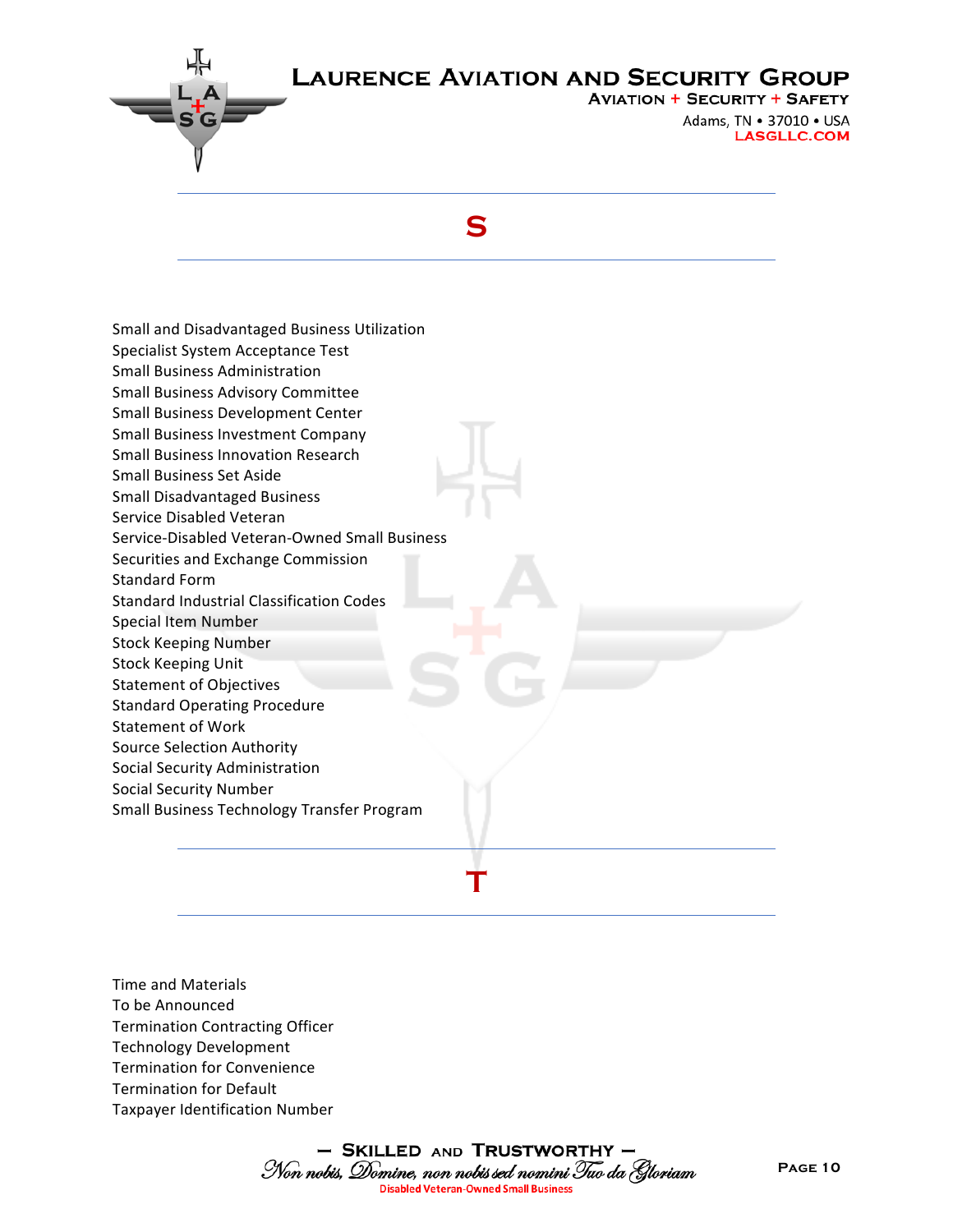

**AVIATION + SECURITY + SAFETY** Adams, TN . 37010 . USA **LASGLLC.COM** 

Truth in Negotiations Act Technical Information Packages **Total Quality Management** Technology Transfer Network 



Wide Area Work Flow Women's Business Centers Women's Business Enterprise Work Breakdown Structure Woman-Owned Small Business